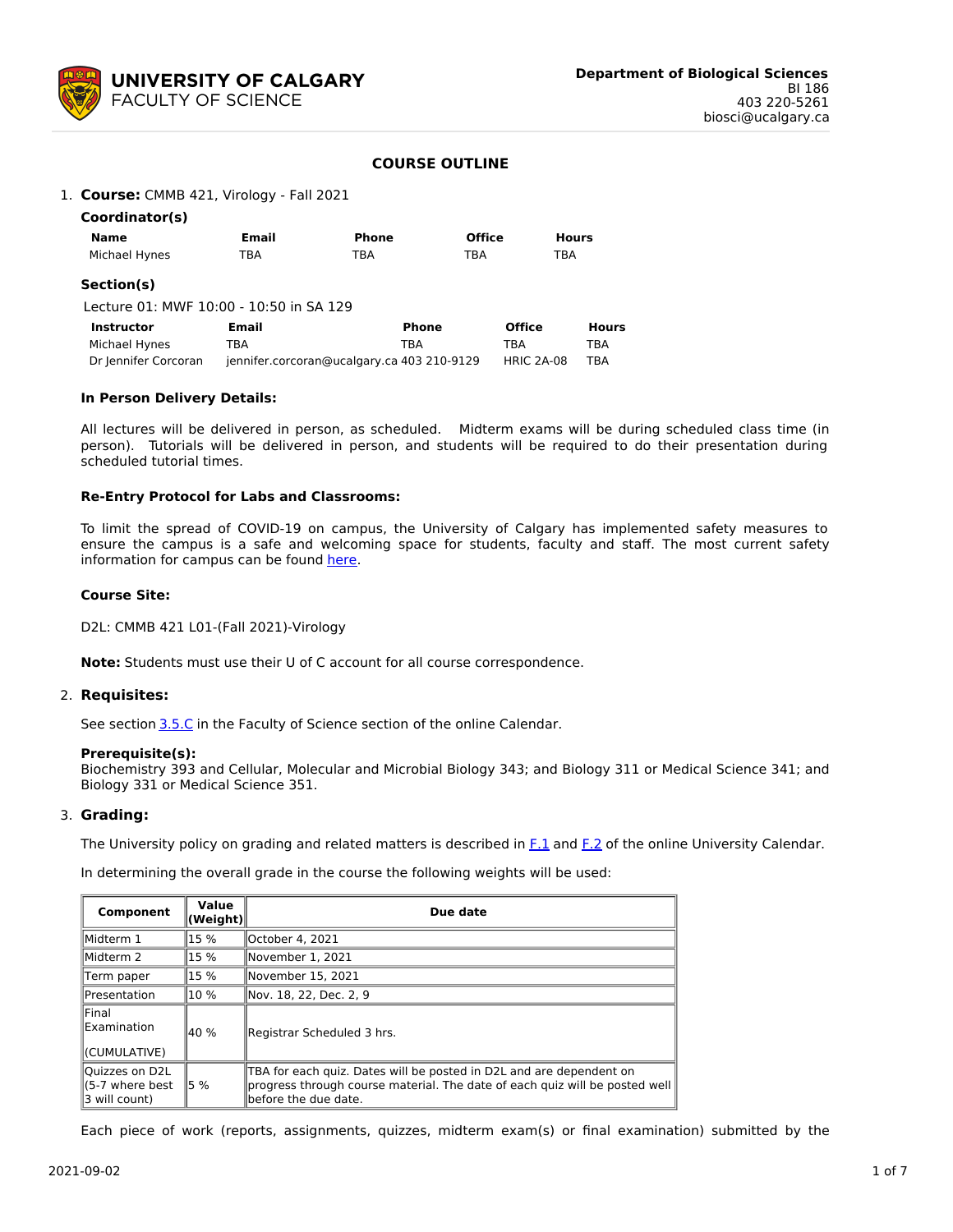student will be assigned a grade. The student's grade for each component listed above will be combined with the indicated weights to produce an overall percentage for the course, which will be used to determine the course letter grade.

The conversion between a percentage grade and letter grade is as follows.

|                         | $A+$ | -    | А-   | ъ.  |     | D.   | -    |     |     |      |      |
|-------------------------|------|------|------|-----|-----|------|------|-----|-----|------|------|
| Minimum<br>। % Reauired | 90%  | 85 % | 80 % | 77% | 73% | 70 % | 66 % | 63% | 60% | 55 % | 50 % |

This course will have a final exam that will be scheduled by the Registrar. The Final [Examination](https://www.ucalgary.ca/registrar/exams) Schedule will be published by the Registrar's Office approximately one month after the start of the term. The final exam for this course will be designed to be completed within 3 hours.

The University of Calgary offers a [flexible](https://www.ucalgary.ca/pubs/calendar/current/f-1-3.html) grade option, Credit Granted (CG) to support student's breadth of learning and student wellness. Faculty units may have additional requirements or restrictions for the use of the CG grade at the faculty, degree or program level. To see the full list of Faculty of Science courses where CG is not eligible, please visit the following website: [https://science.ucalgary.ca/current-students/undergraduate/program](https://science.ucalgary.ca/current-students/undergraduate/program-advising/flexible-grading-option-cg-grade)advising/flexible-grading-option-cg-grade

## 4. **Missed Components Of Term Work:**

The university has suspended the requirement for students to provide evidence for absences. Please do not attend medical clinics for medical notes or Commissioners for Oaths for statutory declarations.

In the event that a student legitimately fails to submit any online assessment on time (e.g. due to illness etc...), please contact the course coordinator, or the course instructor if this course does not have a coordinator to arrange for a re-adjustment of a submission date. Absences not reported within 48 hours will not be accommodated. If an excused absence is approved, one possible arrangement is that the percentage weight of the legitimately missed assignment could also be pro-rated among the components of the course. This option is at the discretion of the coordinator and may not be a viable option based on the design of this course.

Attendance at lectures is encouraged, but not mandatory. Students who miss lectures due to illness or other exigency will have access to powerpoint slides and reading lists pertaining to those lectures on D2L. Students in lecture may record lectures in an unobtrusive way, provided they sign the standard waiver provided in class, and may record lectures, or make notes, on behalf of students unable to attend through illness. Students who miss a midterm exam due to illness will be offered the option of transferring the value of the test proportionately to the other examination components of the course, or of writing a makeup exam that will be different in content, and slightly different in format, than the one that the other students wrote. Students who miss their assigned presentation slot through illness will be able to make this up in extra slots reserved on the last presentation day. Students in prolonged quarantine will be allowed to do presentations by ZOOM.

## 5. **Scheduled Out-of-Class Activities:**

There are no scheduled out of class activities for this course.

### 6. **Course Materials:**

Required Textbook(s):

Nicholas Acheson, Fundamentals of Molecular Virology, 2nd EDITION.: WILEY.

Powerpoint presentations and links to selected readings will be posted to D2L.

In order to successfully engage in their learning experiences at the University of Calgary, students taking online, remote and blended courses are required to have reliable access to the following technology:

- A computer with a supported operating system, as well as the latest security, and malware updates;
- A current and updated web browser;
- Webcam/Camera (built-in or external);
- Microphone and speaker (built-in or external), or headset with microphone;
- Current antivirus and/or firewall software enabled;
- Stable internet connection.

For more information please refer to the UofC [ELearning](https://elearn.ucalgary.ca/technology-requirements-for-students) online website.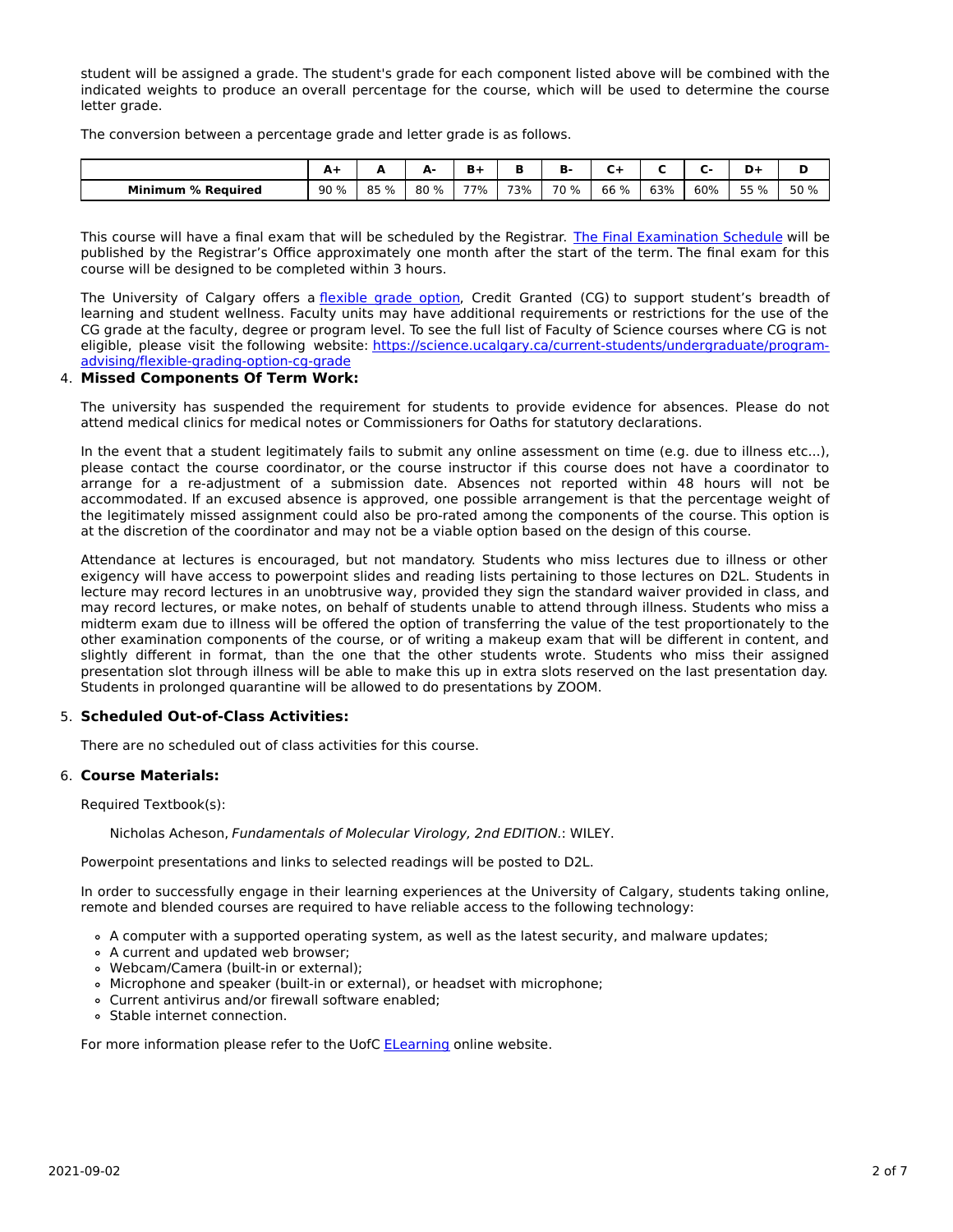## 7. **Examination Policy:**

No electronic aids, notes or textbooks are allowed on tests or examinations. Some questions on the final examination, and potentially on the midterm tests, will be assigned in advance and students will be allowed to do their own research to come up with an answer (so in a sense these will be take-home questions). These questions will not be mandatory (i.e. there will always be a choice), and the answers will have to be written, without aids or notes, during the examination period.

Students should also read the Calendar, **[Section](http://www.ucalgary.ca/pubs/calendar/current/g.html) G**, on Examinations.

## 8. **Approved Mandatory And Optional Course Supplemental Fees:**

There are no mandatory or optional course supplemental fees for this course.

### 9. **Writing Across The Curriculum Statement:**

For all components of the course, in any written work, the quality of the student's writing (language, spelling, grammar, presentation etc.) can be a factor in the evaluation of the work. See also Section [E.2](http://www.ucalgary.ca/pubs/calendar/current/e-2.html) of the University Calendar.

The quality of writing **WILL** be considered in the assessment of all exams and term papers and other assignments.

## 10. **Human & Living Organism Studies Statements:**

Students will not participate as subjects or researchers in human studies.

See also [Section](http://www.ucalgary.ca/pubs/calendar/current/e-5.html) E.5 of the University Calendar.

**STUDIES IN THE BIOLOGICAL SCIENCES INVOLVE THE USE OF LIVING AND DEAD ORGANISMS.** Students taking laboratory and field-based courses in these disciplines can expect involvement with and experimentation on such materials. Students perform dissections on dead or preserved organisms in some courses. In particular courses, students experiment on living organisms, their tissues, cells, or molecules. Sometimes field work requires students to collect a variety of living materials by many methods, including humane trapping.

All work on humans and other animals conforms to the Helsinki Declaration and to the regulations of the Canadian Council on Animal Care. The Department strives for the highest ethical standards consistent with stewardship of the environment for organisms whose use is not governed by statutory authority. Individuals contemplating taking courses or majoring in one of the fields of study offered by the Department of Biological Sciences should ensure that they have fully considered these issues before enrolling. Students are advised to discuss any concern they might have with the Undergraduate Program Director of the Department.

Students are expected to be familiar with **[Section](http://www.ucalgary.ca/pubs/calendar/current/sc-4-1.html) SC.4.1** of the University Calendar.

## 11. **Reappraisal Of Grades:**

A student wishing a reappraisal, should first attempt to review the graded work with the Course coordinator/instructor or department offering the course. Students with sufficient academic grounds may request a reappraisal. Non-academic grounds are not relevant for grade reappraisals. Students should be aware that the grade being reappraised may be raised, lowered or remain the same. See [Section](http://www.ucalgary.ca/pubs/calendar/current/i-3.html) I.3 of the University Calendar.

- a. **Term Work:** The student should present their rationale as effectively and as fully as possible to the Course coordinator/instructor within **ten business days** of either being notified about the mark, or of the item's return to the class. If the student is not satisfied with the outcome, the student shall submit the Reappraisal of Graded Term work form to the department in which the course is offered within 2 business days of receiving the decision from the instructor. The Department will arrange for a reappraisal of the work within the next ten business days. The reappraisal will only be considered if the student provides a detailed rationale that outlines where and for what reason an error is suspected. See sections 1.1 and 1.2 of the University Calendar
- b. **Final Exam:**The student shall submit the request to Enrolment Services. See [Section](http://www.ucalgary.ca/pubs/calendar/current/i-3.html) I.3 of the University Calendar.

## 12. **Other Important Information For Students:**

a. **Mental Health** The University of Calgary recognizes the pivotal role that student mental health plays in physical health, social connectedness and academic success, and aspires to create a caring and supportive campus community where individuals can freely talk about mental health and receive supports when needed. We encourage you to explore the mental health resources available throughout the university community, such as counselling, self-help resources, peer support or skills-building available through the SU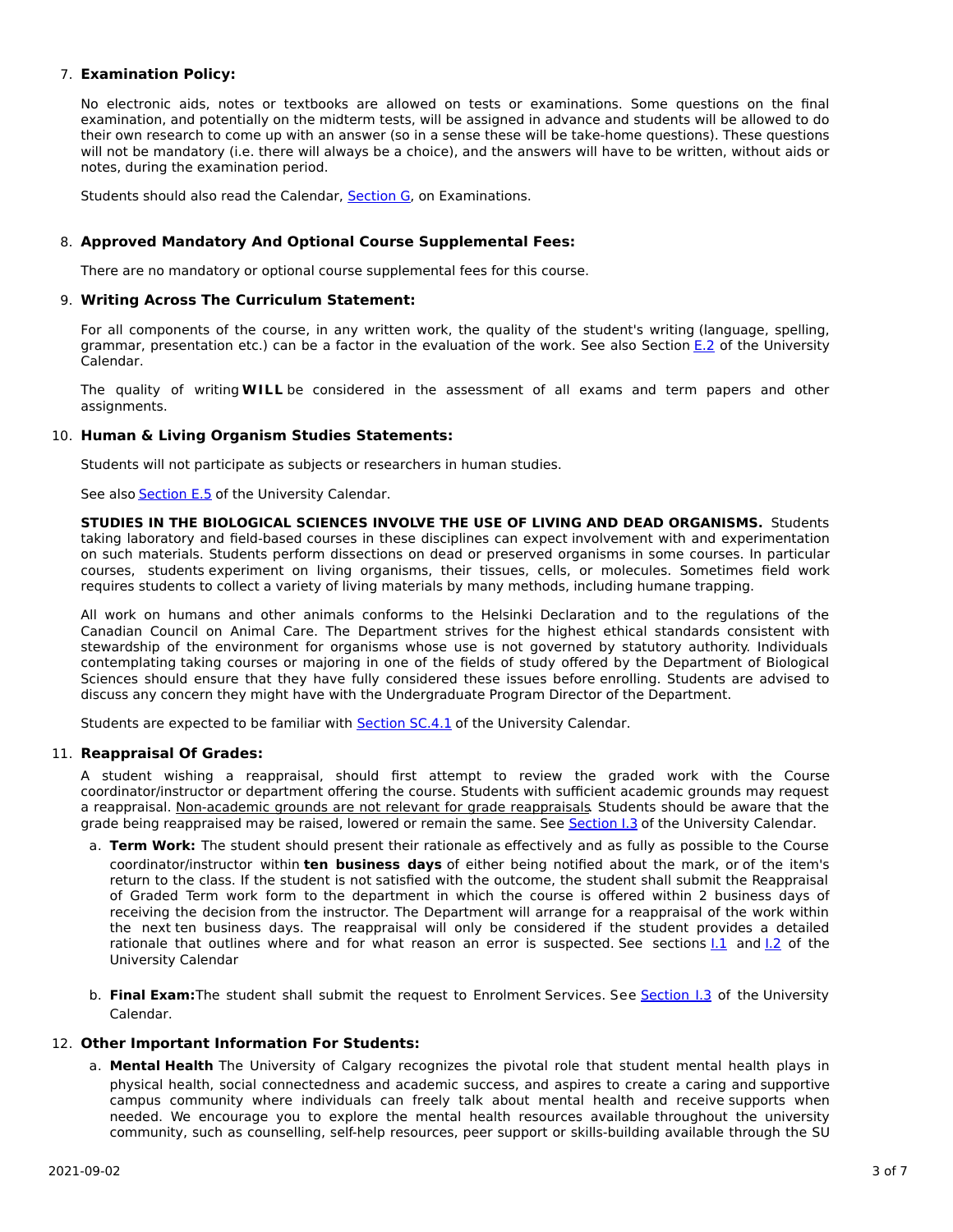Wellness Centre (Room 370, MacEwan Student Centre, Mental Health [Services](https://www.ucalgary.ca/wellnesscentre/services/mental-health-services) Website) and the Campus Mental Health Strategy website [\(Mental](http://www.ucalgary.ca/mentalhealth) Health).

- b. **SU Wellness Services:** For more information, see [www.ucalgary.ca/wellnesscentre](http://www.ucalgary.ca/wellnesscentre) or call [403-210-9355.](tel:4032109355)
- c. **Sexual Violence:** The Sexual Violence Support Advocate, Carla Bertsch, can provide confidential support and information regarding sexual violence to all members of the university community. Carla can be reached by email [\(svsa@ucalgary.ca](mailto:svsa@ucalgary.ca)) or phone at [403-220-2208](tel:4032202208). The complete University of Calgary policy on sexual violence can be viewed at [\(https://www.ucalgary.ca/legal-services/sites/default/files/teams/1/Policies-Sexual](https://www.ucalgary.ca/legal-services/sites/default/files/teams/1/Policies-Sexual-and-Gender-Based-Violence-Policy.pdf)and-Gender-Based-Violence-Policy.pdf)
- d. **Misconduct:** Academic integrity is the foundation of the development and acquisition of knowledge and is based on values of honesty, trust, responsibility, and respect. We expect members of our community to act with integrity. Research integrity, ethics, and principles of conduct are key to academic integrity. Members of our campus community are required to abide by our institutional Code of [Conduct](https://www.ucalgary.ca/legal-services/sites/default/files/teams/1/Policies-Code-of-Conduct.pdf) and promote academic integrity in upholding the University of Calgary's reputation of excellence. Some examples of academic misconduct include but are not limited to: posting course material to online platforms or file sharing without the course instructor's consent; submitting or presenting work as if it were the student's own work; submitting or presenting work in one course which has also been submitted in another course without the instructor's permission; borrowing experimental values from others without the instructor's approval; falsification/fabrication of experimental values in a report. Please read the following to inform yourself more on academic integrity:

Student [Handbook](https://www.ucalgary.ca/live-uc-ucalgary-site/sites/default/files/teams/9/AI-Student-handbook-1.pdf) on Academic Integrity Student Academic Misconduct [Policy](https://www.ucalgary.ca/legal-services/sites/default/files/teams/1/Policies-Student-Academic-Misconduct-Policy.pdf) and [Procedure](https://www.ucalgary.ca/legal-services/sites/default/files/teams/1/Policies-Student-Academic-Misconduct-Procedure.pdf) [Research](https://www.ucalgary.ca/legal-services/sites/default/files/teams/1/Policies-Research-Integrity-Policy.pdf) Integrity Policy

Additional information is available on theStudent Success Centre [Academic](https://ucalgary.ca/student-services/student-success/learning/academic-integrity) Integrity page

### e. **Academic Accommodation Policy:**

It is the student's responsibility to request academic accommodations according to the University policies and procedures listed below. The student accommodation policy can be found at: <https://www.ucalgary.ca/legal-services/sites/default/files/teams/1/Policies-Student-Accommodation-Policy.pdf>

Students needing an accommodation because of a disability or medical condition should communicate this need to Student Accessibility Services in accordance with the Procedure for Accommodations for Students with Disabilities: [https://www.ucalgary.ca/legal-services/sites/default/files/teams/1/Policies-Accommodation](https://www.ucalgary.ca/legal-services/sites/default/files/teams/1/Policies-Accommodation-for-Students-with-Disabilities-Procedure.pdf)for-Students-with-Disabilities-Procedure.pdf.

Students needing an accommodation in relation to their coursework or to fulfil requirements for a graduate degree, based on a Protected Ground other than Disability, should communicate this need, by filling out the Request for Academic [Accommodation](https://science.ucalgary.ca/sites/default/files/teams/1/request-accommodation-academic-courses.pdf) Form and sending it to Lisa Gieg by emai[llmgieg@ucalgary.ca](mailto:lmgieg@ucalgary.ca) preferably 10 business days before the due date of an assessment or scheduled absence.

- f. **Freedom of Information and Privacy:** This course is conducted in accordance with the Freedom of Information and Protection of Privacy Act (FOIPP). Students should identify themselves on all written work by placing their name on the front page and their ID number on each subsequent page. For more information, see Legal [Services](https://www.ucalgary.ca/legal-services/access-information-privacy) website.
- g. **Student Union Information:** VP [Academic](http://www.su.ucalgary.ca/contact), Phone: [403-220-3911](tel:4032203911) Email: [suvpaca@ucalgary.ca](mailto:suvpaca@ucalgary.ca). SU Faculty Rep., Phone: [403-220-3913](tel:4032203913) Email: [sciencerep@su.ucalgary.ca](mailto:sciencerep@su.ucalgary.ca). Student [Ombudsman](https://www.ucalgary.ca/ombuds/), Email: [ombuds@ucalgary.ca](mailto:%20ombuds@ucalgary.ca).
- h. **Surveys:** At the University of Calgary, feedback through the Universal Student Ratings of Instruction [\(USRI](http://www.ucalgary.ca/usri)) survey and the Faculty of Science Teaching Feedback form provides valuable information to help with evaluating instruction, enhancing learning and teaching, and selecting courses. Your responses make a difference - please participate in these surveys.
- i. **Copyright of Course Materials:** All course materials (including those posted on the course D2L site, a course website, or used in any teaching activity such as (but not limited to) examinations, quizzes, assignments, laboratory manuals, lecture slides or lecture materials and other course notes) are protected by law. These materials are for the sole use of students registered in this course and must not be redistributed. Sharing these materials with anyone else would be a breach of the terms and conditions governing student access to D2L, as well as a violation of the copyright in these materials, and may be pursued as a case of student academic or [non-academic](https://www.ucalgary.ca/conduct/policy/non-academic-misconduct-policy) misconduct, in addition to any other remedies available at law.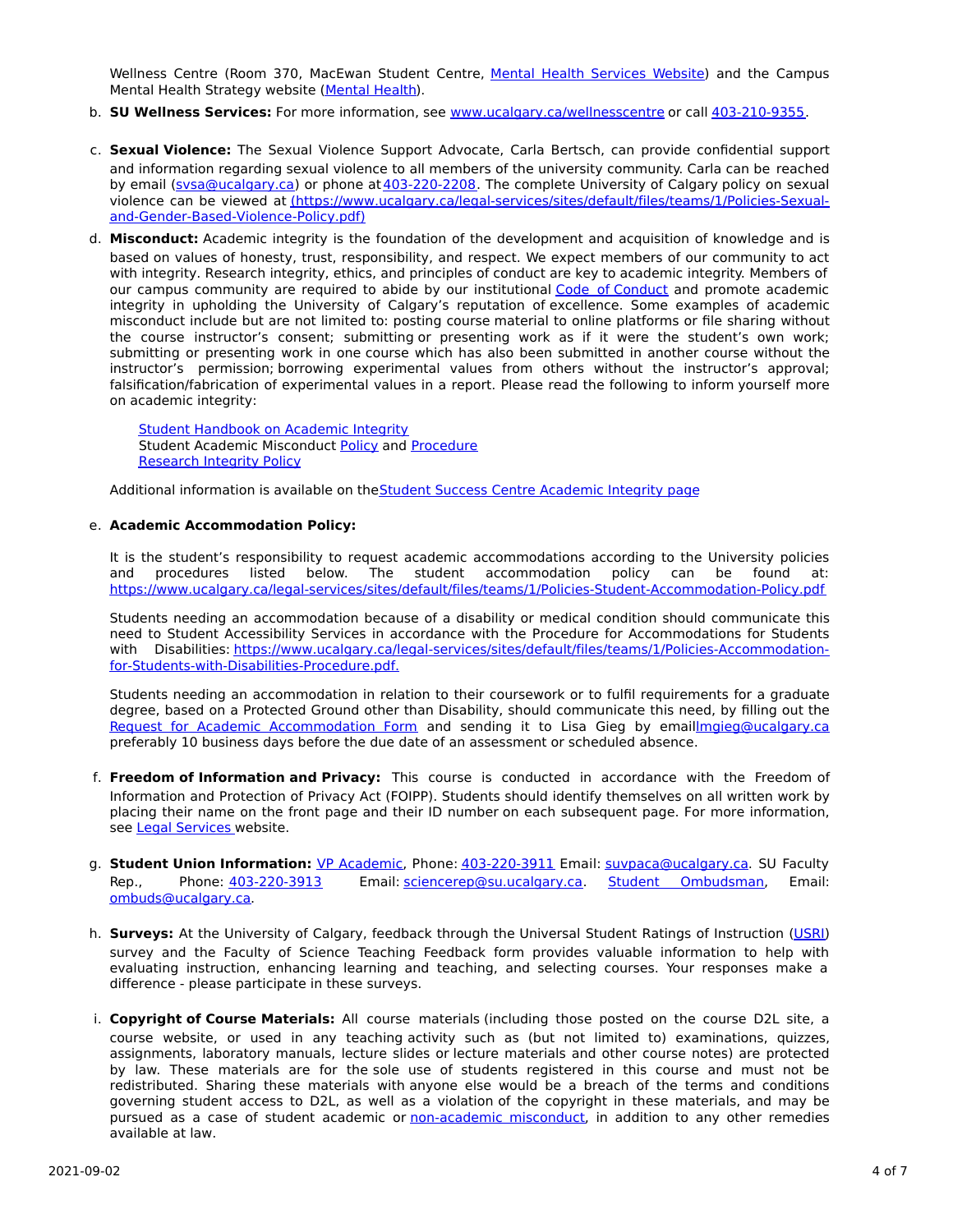#### **CMMB 421**

### **TERM PAPER AND SEMINAR PROJECT**

### **Term Paper**:

A list of topics and instructions for this year's term paper will be announced in the first tutorial and posted to D2L before that. Students may also propose their own original topic provided they clear it with Dr. Hynes. The paper will take the form of a minireview, and will normally be a maximum 4 pages long, double-spaced (not including references or figures and tables (maximum 2 figures and/or tables)). See more detailed explanation given in tutorial or on **D2L**. The paper is due on**November 15th** and is to be submitted electronically and in print. There will be a late penalty of 5 % per 12 hour period or part thereof for assignments not submitted on time.

### **Student Presentation**

Students will be required to give a brief presentation of a recent scientific paper (2019 or later) about a virus of their choice. A title of the presentation, a brief description of the virus, and a short summary in lay terms of what the paper means must be submitted by November 05, 2021. Actual talks will be given during the tutorial sessions, and will be scheduled with input from students as to their schedules. See D2L for complete details and advice.

### **Tutorials**

In addition to providing a time slot for students to present seminars in a small group, informal setting, the tutorial time slots will be used to give guidance on writing the term paper and doing the presentation, and to answer questions and go over material before each midterm and final exam. The following is a **tentative** schedule, and will be confirmed on D2L by the second week of classes.

Sept 09 No tutorial

Sept 16 Introductions, Writing term papers, what is a minireview ?, Referencing, citing, copyright etc.

Sept 23 Exam preparation/Review Session for Midterm 1

Sept 30 No classes; truth and reconciliation day, University closed for classes

Oct 07,14 No tutorial

Oct 21 Optional; Help with term paper

Oct 28 Instructions for student presentations and demonstration, Midterm 2 review

Nov 04 Presentation titles due, Schedule talks.

Nov 11 READING WEEK

Nov 18 Student presentations

Nov 25 Student presentations

Dec 02 Student presentations, Final exam review

Dec 09 Remaining student presentnations, Final exam review/Q and A.

**Tentative** Schedule of Lectures for CMMB 421 F2021. Subject to change in topics/schedule depending on guest lecturers. **Chapter references are to Acheson, "Fundamentals of Molecular Virology" 2 nd Edition**

MFH = Michael Hynes JC = Jennifer Corcoran , MC= Markus Czub, GvM = Guido van Marle , MBC= Maria Bautista Chavarriaga, SG = Sabine Gilch

1. Introduction to Virology MFH Ch 1

2,3. Virus morphology MFH Ch 2,3

4 Isolation, purification, enumeration of viruses MFH Ch 1

5 Molecular analysis of viruses MFH Ch 1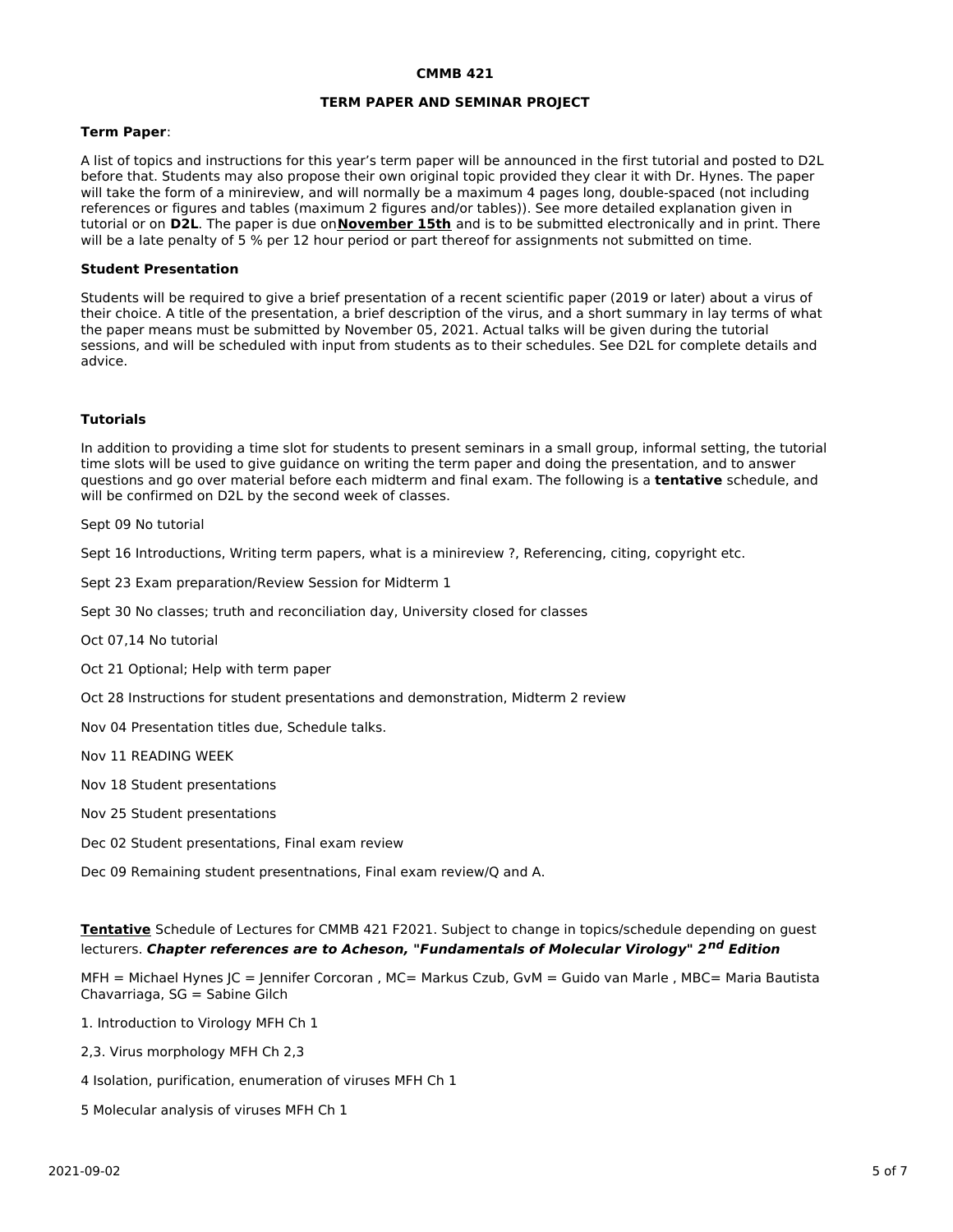Viral growth, infection and replication strategies MFH Ch 4 Bacteriophages -History, Importance, Classification MFH (Ch 3) Single stranded RNA phages MFH Ch 5 Single stranded DNA phages -Inoviruses and Microviruses MFH Ch 6 Podoviruses: T7 and relatives MFH Ch 7 Myoviruses: T even phages and relatives MFH Temperate phages, Lysogeny, and Biology of Lambda, MFH Ch 8 **October 4** M **MIDTERM 1 (in class)** Viruses of Archaea MBC Ch 9 14,15 Abortive infection, CRISPRs and other defenses MFH Giant viruses, virophages and evolution of viruses MFH Ch 27 17,18 Plant viruses and viroids MFH Ch 10,31 Viruses of insects and other invertebrates MFH Ch 25 + strand RNA viruses of mammals: Picornaviruses, MFH Ch 11 + strand RNA viruses: Togaviruses and Flaviviruses MFH Ch 12,13

Coronaviruses MFH Ch 14

## **Nov 01 M MIDTERM 2 (in class)** MFH

- Papillomaviruses MC Ch 22
- Ebolavirus MC Ch 16

Retroviruses GvM Ch 28

- HIV GvM Ch 29
- Prions SG Ch 32

Paramyxoviruses and Rhabdoviruses JC Ch 15

- Orthomyxoviruses, Influenza JC Ch 18
- Reoviruses JC Ch 19
- Adenoviruses JC Ch 23
- Herpes viruses and latency JC Ch 24

Intrinsic Cellular Defences to Viruses (focus SARS-CoV-2) JC Ch 33, 34

Antiviral Chemotherapy (focus on SARS-CoV-2 therapies) JC Ch 36

Antiviral Vaccines (focus on SARS-CoV-2 vaccines) JC Ch 35

### **Course Outcomes:**

- Explain and discuss the major principles and concepts of a wide range of viruses including i. bacteriophages ii. Plant viruses iii. Human and animal viruses
- Promote understanding of the interrelationships among fields of inquiry within biology by stressing the connection of Virology to evolution, cell biology, the environment, infectious disease, epidemiology, immunology and molecular biology.
- Make informed decisions on the benefits and drawbacks of vaccination against human viruses.
- Explain and present ideas effectively in an oral presentation, to different groups of people (scientific and nonscientific audiences).
- Communicate scientific information by writing a scientific literature review (with an appropriate bibliography)